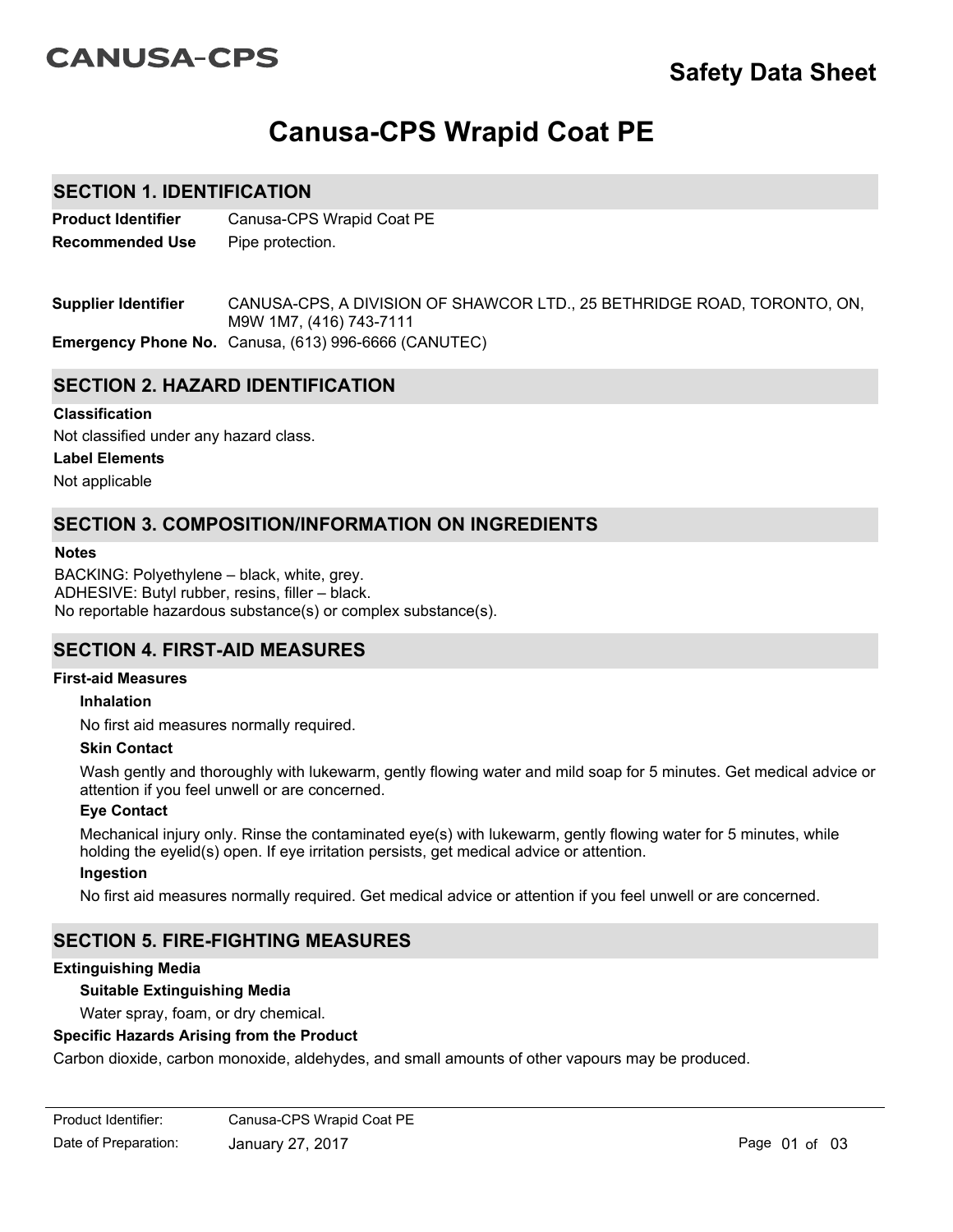# **SECTION 6. ACCIDENTAL RELEASE MEASURES**

**Personal Precautions, Protective Equipment, and Emergency Procedures**

No special precautions are necessary.

# **SECTION 7. HANDLING AND STORAGE**

## **Precautions for Safe Handling**

No special precautions are necessary.

### **Conditions for Safe Storage**

Product should be stored packed in the original box at normal environmental conditions (temperature range from 10°C to 30°C and relative humidity between 30 – 70%).

# **SECTION 8. EXPOSURE CONTROLS/PERSONAL PROTECTION**

#### **Appropriate Engineering Controls**

Not applicable.

## **Individual Protection Measures**

**Skin Protection Respiratory Protection Eye/Face Protection** Not normally required if product is used as directed. Gloves or other forms of skin protection should be worn by individuals who experience skin sensitivity. Not required but it is good practice to wear safety glasses or chemical safety goggles.

# **SECTION 9. PHYSICAL AND CHEMICAL PROPERTIES**

# **Basic Physical and Chemical Properties**

| <b>Melting Point/Freezing Point</b> | 105 - 140 °C (melting) |
|-------------------------------------|------------------------|
| <b>Relative Density (water = 1)</b> | $0.92 - 0.96$          |
| <b>Auto-ignition Temperature</b>    | $310 - 410$ °C         |
| <b>Other Information</b>            |                        |
| <b>Physical State</b>               | Solid                  |
| <b>Other Physical Property 1</b>    | Odour: rubber-like     |

# **SECTION 10. STABILITY AND REACTIVITY**

**Chemical Stability** Normally stable. **Incompatible Materials** None known.

# **Hazardous Decomposition Products**

At temperatures over 250°C (482°F) carbon monoxide, carbon dioxide, aldehydes, and small amounts of other organic vapours may be produced. Carbon monoxide formation is enhanced under conditions of oxygen starvation.

# **SECTION 11. TOXICOLOGICAL INFORMATION**

#### **Skin Corrosion/Irritation**

Not generally suitable for skin application. Prolonged contact should be avoided, may cause redness and/or irritation.

#### **Serious Eye Damage/Irritation**

Possible mechanical injury.

#### **STOT (Specific Target Organ Toxicity) - Single Exposure**

| Product Identifier:  | Canusa-CPS Wrapid Coat PE |
|----------------------|---------------------------|
| Date of Preparation: | January 27, 2017          |